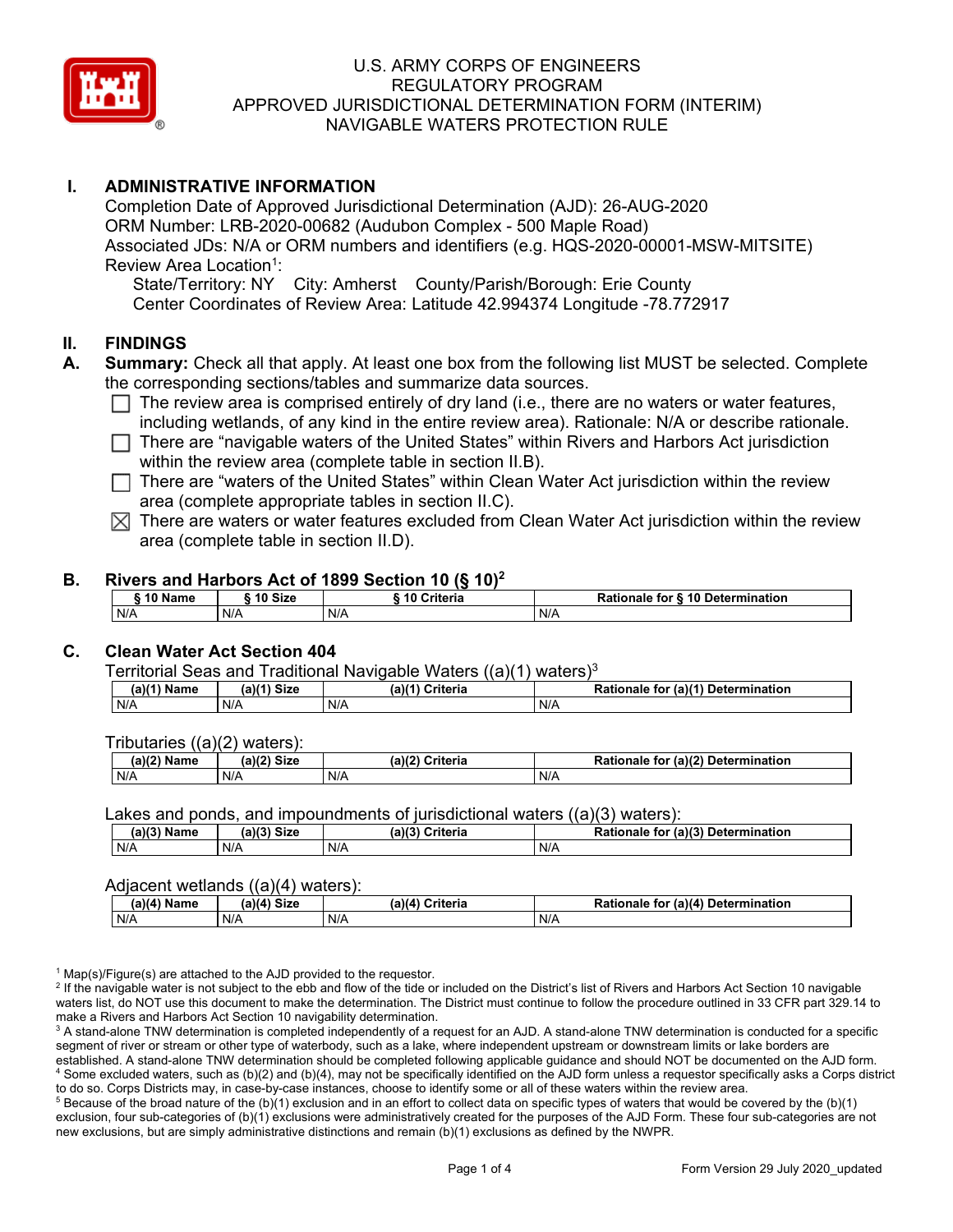

# **D. Excluded Waters or Features**

Excluded waters  $((b)(1) - (b)(12))^4$ :

| <b>Exclusion Name</b> | <b>Exclusion Size</b> | Exclusion <sup>5</sup>                                                | <b>Rationale for Exclusion Determination</b>                                                                                                                                                                                                                                                                                                                                                                                                                                                                                                                                                                                                                                                                                                                                                                                                                                                                                                                                                                                                                                                                                                                                                                                                               |
|-----------------------|-----------------------|-----------------------------------------------------------------------|------------------------------------------------------------------------------------------------------------------------------------------------------------------------------------------------------------------------------------------------------------------------------------------------------------------------------------------------------------------------------------------------------------------------------------------------------------------------------------------------------------------------------------------------------------------------------------------------------------------------------------------------------------------------------------------------------------------------------------------------------------------------------------------------------------------------------------------------------------------------------------------------------------------------------------------------------------------------------------------------------------------------------------------------------------------------------------------------------------------------------------------------------------------------------------------------------------------------------------------------------------|
| W <sub>1</sub>        | 1.4 acres             | (b)(1) Non-adjacent wetland                                           | W1 is a PFO wetland that is 1.4 acres in size and<br>located along the North property line. During the July<br>14, 2020 site visit, the boundary was walked and no<br>drainageways or streams were located within the<br>vicinity of the wetland. The wetland is surrounded by a<br>golf course to the South and East, bike trail and<br>Millersport Highway to the North and baseball fields to<br>the West. All resources reviewed and the site visit<br>confirms W1 is an excluded waters. The nearest A(3)<br>waters, Ellicott Creek, is approximately 4,100 feet to the<br>East. Wetland W1 is outside any visible flood based on<br>topography and visual observations. Observations<br>during the site visit and an in-house review of resources<br>support the determination that W1 does not abut an<br>$(a)(1)$ through $(a)(3)$ water. Also, the distance of<br>wetland W1 from Ellicott Creek, A(3) water, indicates<br>the wetland would not be inundated by flooding by an<br>$(a)(1)$ through $a(3)$ water. Finally, wetland W1 is not<br>separated from an $(a)(1)$ through $(a)(3)$ water via a<br>natural berm or barrier, and is not separated from an<br>a(1) – a(3) water via an artificial structure/feature.                        |
| W <sub>2</sub>        | 1.08 acres            | (b)(1) Non-adjacent wetland                                           | W <sub>2</sub> is a PEM wetland that is 1.08 acres in size and<br>located within the middle of the delineated parcel.<br>During the July 14, 2020 site visit, the boundary was<br>walked and no drainageways or streams were located<br>within the vicinity of the wetland. The wetland is<br>surrounded by a golf course to the South and East, bike<br>trail and Millersport Highway to the North and baseball<br>fields to the West. All resources reviewed and the site<br>visit confirms W1 is an excluded waters. The nearest<br>A(3) waters, Ellicott Creek, is approximately 3,100 feet<br>to the East. Wetland W1 is outside any visible flood<br>based on topography and visual observations.<br>Observations during the site visit and an in-house<br>review of resources support the determination that W1<br>does not abut an $(a)(1)$ through $(a)(3)$ water. Also, the<br>distance of wetland W1 from Ellicott Creek, A(3) water,<br>indicates the wetland would not be inundated by<br>flooding by an (a)(1) through a(3) water. Finally,<br>wetland W1 is not separated from an (a)(1) through<br>(a)(3) water via a natural berm or barrier, and is not<br>separated from an $a(1) - a(3)$ water via an artificial<br>structure/feature. |
| Stream 1              | 1890 LF               | b)(1) Surface water channel that                                      | The feature labeled Stream 1 on the delineation map                                                                                                                                                                                                                                                                                                                                                                                                                                                                                                                                                                                                                                                                                                                                                                                                                                                                                                                                                                                                                                                                                                                                                                                                        |
|                       |                       | does not contribute surface water                                     | was determined to be a swale not a drainageway or                                                                                                                                                                                                                                                                                                                                                                                                                                                                                                                                                                                                                                                                                                                                                                                                                                                                                                                                                                                                                                                                                                                                                                                                          |
|                       |                       | flow directly or indirectly to an $(a)(1)$<br>water in a typical year | stream. The feature was located along the toe of a<br>berm on the South property line. "Steam" 1 had no                                                                                                                                                                                                                                                                                                                                                                                                                                                                                                                                                                                                                                                                                                                                                                                                                                                                                                                                                                                                                                                                                                                                                    |

 $1$  Map(s)/Figure(s) are attached to the AJD provided to the requestor.

<sup>2</sup> If the navigable water is not subject to the ebb and flow of the tide or included on the District's list of Rivers and Harbors Act Section 10 navigable waters list, do NOT use this document to make the determination. The District must continue to follow the procedure outlined in 33 CFR part 329.14 to make a Rivers and Harbors Act Section 10 navigability determination.

<sup>3</sup> A stand-alone TNW determination is completed independently of a request for an AJD. A stand-alone TNW determination is conducted for a specific segment of river or stream or other type of waterbody, such as a lake, where independent upstream or downstream limits or lake borders are established. A stand-alone TNW determination should be completed following applicable guidance and should NOT be documented on the AJD form. <sup>4</sup> Some excluded waters, such as (b)(2) and (b)(4), may not be specifically identified on the AJD form unless a requestor specifically asks a Corps district to do so. Corps Districts may, in case-by-case instances, choose to identify some or all of these waters within the review area.

<sup>5</sup> Because of the broad nature of the (b)(1) exclusion and in an effort to collect data on specific types of waters that would be covered by the (b)(1) exclusion, four sub-categories of (b)(1) exclusions were administratively created for the purposes of the AJD Form. These four sub-categories are not new exclusions, but are simply administrative distinctions and remain (b)(1) exclusions as defined by the NWPR.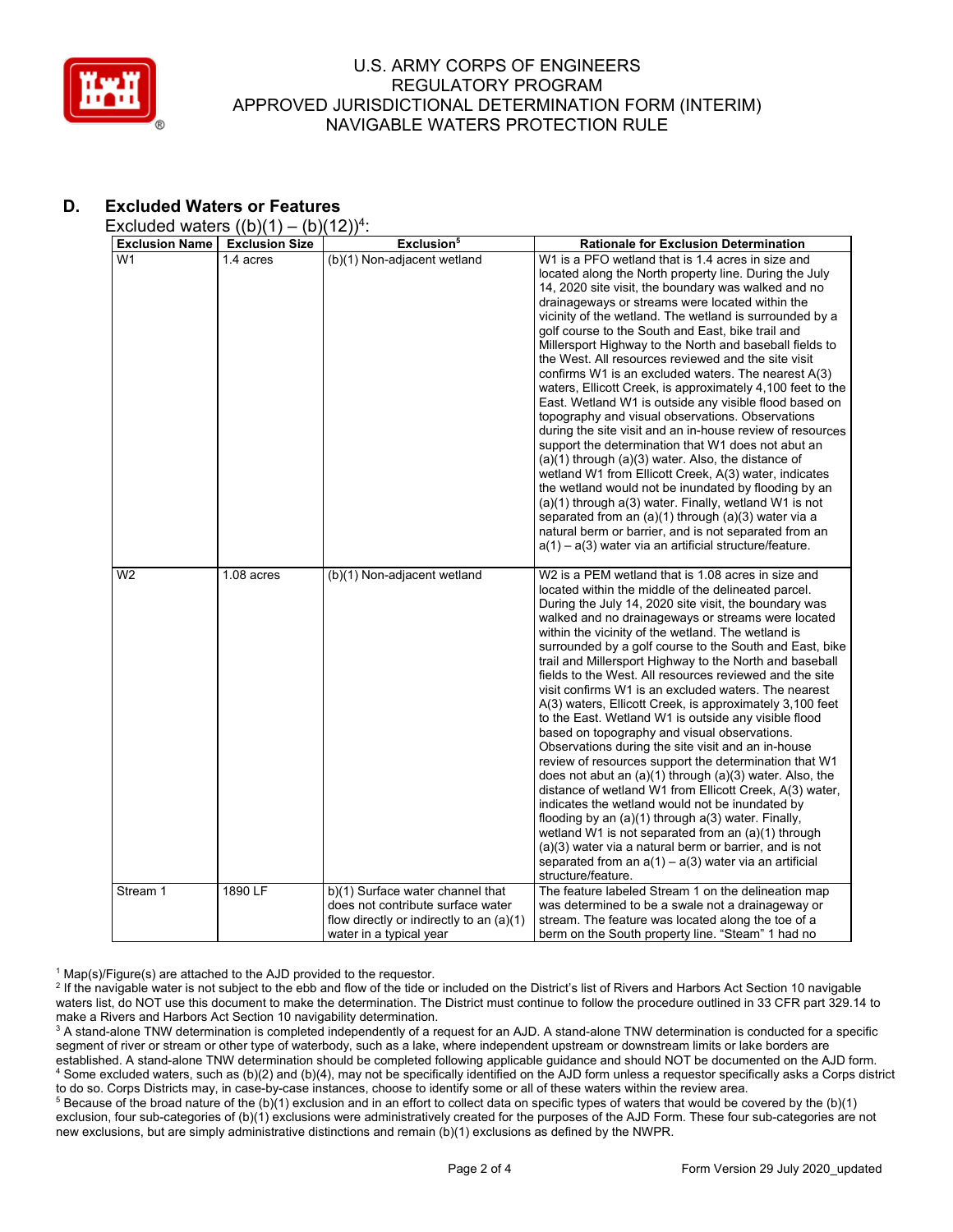

| bed/banks, no OHW and was dominated by Phragmites<br>grass throughout. No water or observations of<br>hydrology indicators were present within the feature.<br>The stream doesn't carry water to any location and<br>receives hydrology from surface runoff from the berm. |
|----------------------------------------------------------------------------------------------------------------------------------------------------------------------------------------------------------------------------------------------------------------------------|
| Stream 1 is not an $A(1) - A(3)$ waters.                                                                                                                                                                                                                                   |

# **III. SUPPORTING INFORMATION**

- **\_X\_** Information submitted by, or on behalf of, the applicant/consultant: *Wetland delineation report submitted by Earth Dimensions, Inc dated May 5, 2020 with accurate, completed data sheets, photographs, NWI map, web soil survey with hydric soil ratings and other supporting information*
- **\_\_\_** Data sheets prepared by the Corps: *Title(s) and/or date(s).*
- **\_\_** Photographs: *(NA, aerial, other, aerial and other) Title(s) and/or date(s).*
- **X\_\_** Corps Site visit(s) conducted on: *Date(s). July 14, 2020*
- **\_\_\_** Previous Jurisdictional Determinations (AJDs or PJDs): *ORM Number(s) and date(s).*
- **\_\_\_** Antecedent Precipitation Tool: *provide detailed discussion in Section III.B.*
- **X\_\_** USDA NRCS Soil Survey: *Title(s) and/or date(s). NRCS/USDA Web Soil Survey – August 26, 2020*
- **\_X\_** USFWS NWI maps: *Title(s) and/or date(s). USFWS NWI Mapper – August 26, 2020*
- **\_X\_** USGS topographic maps: *Title(s) and/or date(s). USGS Buffalo NE Quad – August 26, 2020*

| Data Source (select)       | Name and/or date and other relevant information                                                                  |
|----------------------------|------------------------------------------------------------------------------------------------------------------|
| <b>USGS Sources</b>        | N/A.                                                                                                             |
| <b>USDA Sources</b>        | N/A.                                                                                                             |
| <b>NOAA Sources</b>        | N/A.                                                                                                             |
| <b>USACE Sources</b>       | N/A.                                                                                                             |
| State/Local/Tribal Sources | N/A.                                                                                                             |
| <b>Other Sources</b>       | NYSDEC Freshwater Wetland Maps – no State regulated wetlands are within the vicinity of the<br>delineated parcel |

#### **Other data sources used to aid in this determination:**

### **B. Typical year assessment(s):** N/A

C. **Additional comments to support AJD:** The site visit confirmed the conditions and wetland boundaries described in the delineation report and support documents/maps. The delineated parcel is a developed site consisting of athletic fields, golf course, commercial structure and bike path. During the July 14, 2020, the wetland boundaries were walked and no drainageways or streams were located on the delineated parcel. The feature labeled Stream 1 on the delineation map was determined to be a swale not a drainageway or stream. The feature was located along the toe of a berm on the South

**A. Select/enter all resources** that were used to aid in this determination and attach data/maps to this document and/or references/citations in the administrative record, as appropriate.

 $1$  Map(s)/Figure(s) are attached to the AJD provided to the requestor.

<sup>&</sup>lt;sup>2</sup> If the navigable water is not subject to the ebb and flow of the tide or included on the District's list of Rivers and Harbors Act Section 10 navigable waters list, do NOT use this document to make the determination. The District must continue to follow the procedure outlined in 33 CFR part 329.14 to make a Rivers and Harbors Act Section 10 navigability determination.

<sup>&</sup>lt;sup>3</sup> A stand-alone TNW determination is completed independently of a request for an AJD. A stand-alone TNW determination is conducted for a specific segment of river or stream or other type of waterbody, such as a lake, where independent upstream or downstream limits or lake borders are established. A stand-alone TNW determination should be completed following applicable guidance and should NOT be documented on the AJD form. <sup>4</sup> Some excluded waters, such as (b)(2) and (b)(4), may not be specifically identified on the AJD form unless a requestor specifically asks a Corps district to do so. Corps Districts may, in case-by-case instances, choose to identify some or all of these waters within the review area.

 $5$  Because of the broad nature of the (b)(1) exclusion and in an effort to collect data on specific types of waters that would be covered by the (b)(1) exclusion, four sub-categories of (b)(1) exclusions were administratively created for the purposes of the AJD Form. These four sub-categories are not new exclusions, but are simply administrative distinctions and remain (b)(1) exclusions as defined by the NWPR.